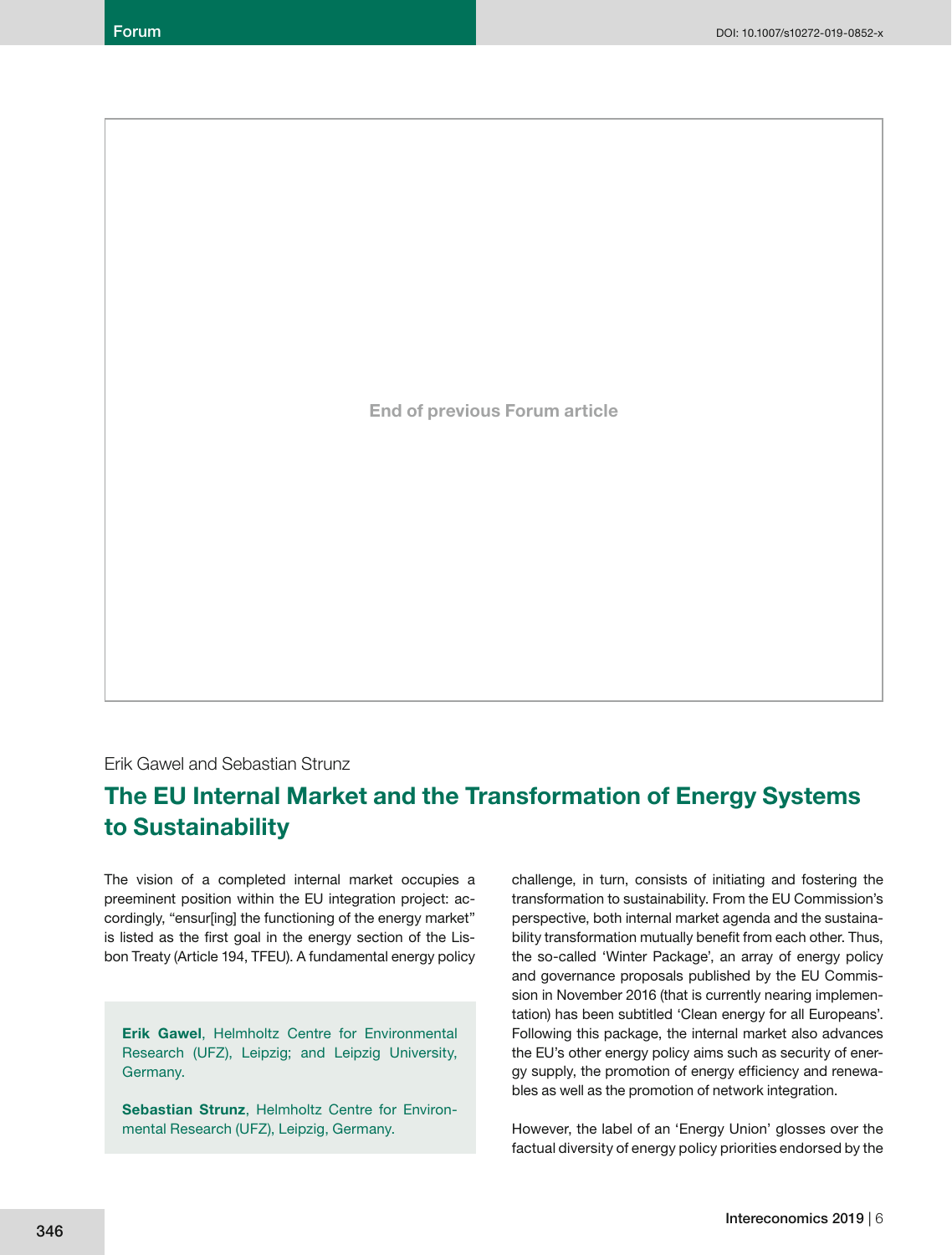individual member states<sup>1</sup> – as well as over the manifold disputes in both public and scientific arenas around the transition to a sustainable energy system. For instance, some economists have frequently criticised national renewable energy policies as fragmented, calling for more centralised and/or more coordinated energy policies so as to reap economies of scope and scale within the EU.<sup>2</sup> Others even cast doubt on the general economic rationale for renewables policies, arguing that such support just drives up the cost of climate mitigation, thereby doing more harm than good. $3$  To be sure, all of these criticisms are highly contested. Indeed, another strand of literature highlights decentralised bottom-up approaches as an essential prerequisite to sustainability: from this perspective, the energy transition requires not only technological but also regulatory and institutional innovations.4 Consequently, this literature calls for ambitious (sub-)national energy policies and emphasises the merits of decentralised problem-solving.

Overall, therefore, the synergies on paper are called into question by interest conflicts and possible inherent trade-offs. Figure 1 sorts these issues along two conflict dimensions. First, the vertical dimension represents the *allocation of decision-making power* between governance levels. Within this conflict dimension, politico-economic frictions arise due to the partly diverging self-interest of political actors involved. For instance, the EU Commission acts as a discrete energy policy actor and also pursues its own self-interest, not only noble ideas.<sup>5</sup> Second, the horizontal dimension represents the *regulatory inter-*

- 1 K. Szukecki, S. Fischer, A.T. Gullberg, O. Sartor: Shaping the Energy Union: between national positions and governance innovation in EU energy and climate policy, in: Climate Policy, Vol. 16, No. 5, 2016, pp. 548-567.
- 2 See, e.g. Acatech/Leopoldina/Akademienunion (eds.): Die Energiewende europäisch integrieren. Neue Gestaltungsmöglichkeiten für die gemeinsame Energie- und Klimapolitik, Berlin 2015; Monopolies Commission: Energie 2017: Gezielt vorgehen, Stückwerk vermeiden, Sondergutachten 77, Bonn 2017; M. Unteutsch, D. Lindenberger: Promotion of Electricity from Renewable Energy in Europe Post 2020 – The Economic Benefits of Cooperation, in: Zeitschrift für Energiewirtschaft, Vol. 38, No. 1, 2014, pp. 47-64.
- 3 For example, see J. Weimann: Rettet die Energiewende? Warum eigentlich?, in: Wirtschaftsdienst, Vol. 93, No. 11, 2013, pp. 793-795, available at https://archiv.wirtschaftsdienst.eu/jahr/2013/11/rettetdie-energiewende-warum-eigentlich/.
- 4 C. Burger, J. Weinmann: The Decentralized Energy Revolution. Business Strategies for a New Paradigm, Basingstroke 2013, Palgrave Macmillan; K. Tews: Europeanization of Energy and Climate Policy: The Struggle Between Competing Ideas of Coordinating Energy Transitions, in: Journal of Environment & Development, Vol. 24, No. 3, 2015, pp. 267-291.
- 5 S. Strunz, E. Gawel, P. Lehmann: Between energy transition and the internal market agenda: The impact of the EU Commission as a discrete energy policy actor, in: E. Gawel, S. Strunz, P. Lehmann, A. Purkus (eds.): The European Dimension of Germany's energy transition – opportunities and conflicts, Cham 2019, Springer, pp. 413-430.

#### Figure 1

## **Two conflict dimensions: Regulatory intervention trade-off and allocation of decision-making power**



Source: Authors' own illustration.

*vention trade-off* that possibly arises between the objectives of the internal market agenda and those of the sustainability transformation.

Building on this framework, we aim to disentangle the discussion in three steps. The first step is identifying valid economic rationales for restricting the internal market agenda in the name of the sustainability transformation. The second step consists of asking on which governance level – if any – such policy interventions should be implemented. Third, we relate these arguments to specific policy implications.

# **Can the internal market agenda deliver sustainable energy provision? Identifying potential trade-offs**

The EU Commission, in its communication on the Energy Union,<sup>6</sup> holds that the aims of completing the common market and of transforming the energy system towards sustainability are complementary. Within this logic, climate protection depends on the internal market: "The unavoidable challenge of moving towards a low-carbon economy will be made harder by the economic, social and environmental costs of having fragmented national energy markets".<sup>7</sup> Certainly, there is something to this argument which can be seen from the ambivalent experi-

<sup>6</sup> European Commission: A Framework Strategy for a Resilient Energy Union with a Forward-Looking Climate Change Policy, Communication from the Commission to the European Parliament, The Council, The European Economic and Social Committee and The Committee of the Regions, COM(2015) 80.

<sup>7</sup> Ibid., p. 3.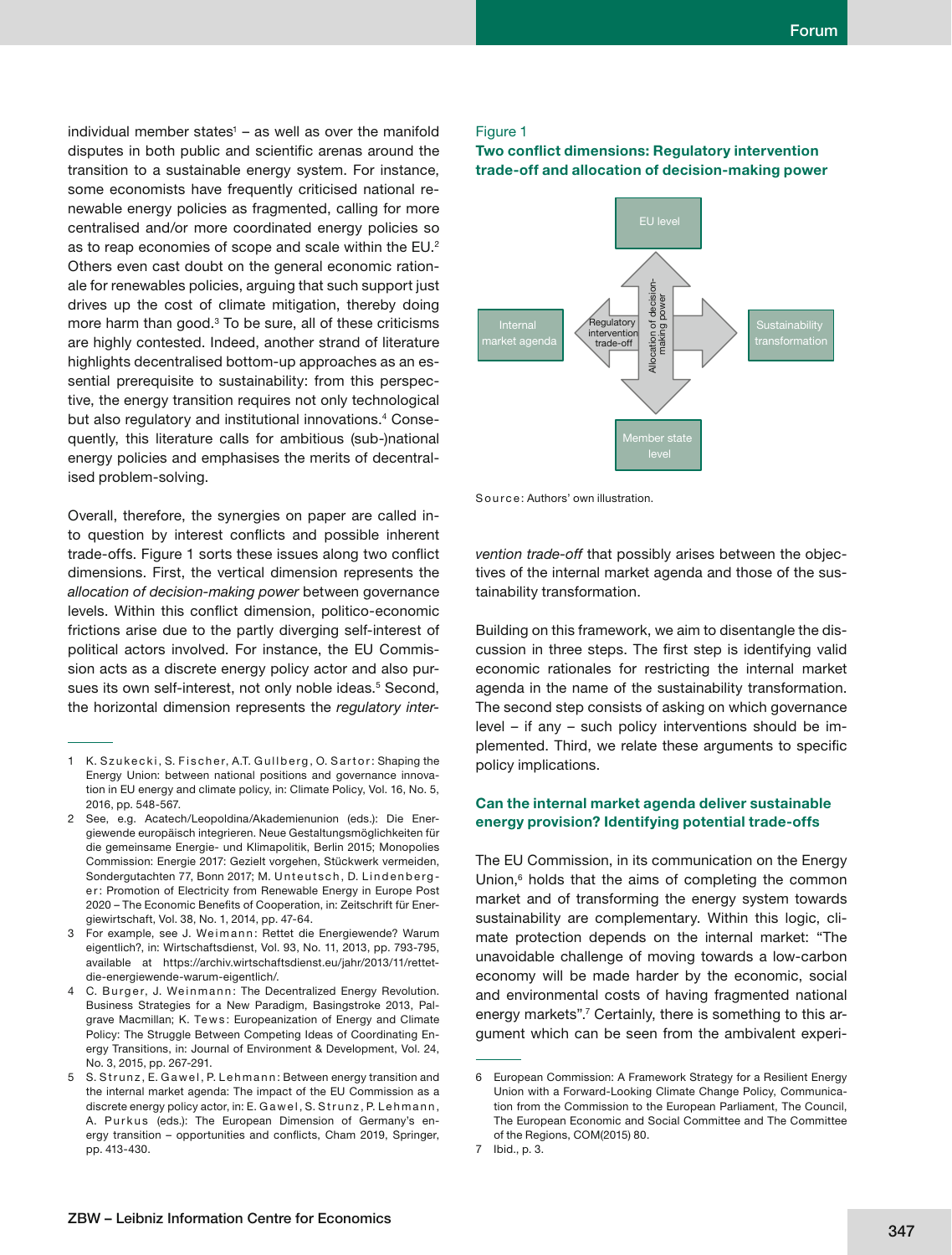ence of the Emissions Trading System (ETS). As the main instrument of the EU's climate mitigation efforts, the ETS should trigger the continent-wide transition to sustainable energy provision; the slow and possibly insufficient efforts to revamp the ETS (after a prolonged period of oversupply of emission permits) may be blamed on nationally fragmented climate policies. Making the ETS more effective would require the reduction of overlapping regulations, a binding emissions cap and the gradual expansion of the scheme to hitherto non-ETS sectors.<sup>8</sup> Such reforms to foster market-based emission regulation would perfectly align with the overall internal market agenda. However, as we argue, there may be sound economic reasons to not exclusively rely on the ETS and otherwise unfettered energy markets for transforming the energy system towards sustainability. There are three aspects – non-climate externalities, sustainability as a long-term issue and security of supply – that we address in turn.

### Environmental externalities beyond climate change

An implicit core assumption backs the view that "internal market and sustainability transformation are complementary" – namely that climate change represents the only negative externality from conventional energy provision. While the climate externality may well be the most important, it is not the only one. For instance, the ecological, health and safety risks associated with nuclear power constitute another major externality. Yet if the EU Commission's vision of "an integrated continent-wide energy system where energy flows freely across borders, based on competition and the best possible use of resources"9 were realised, the nuclear phase-out decisions in Germany and Belgium<sup>10</sup> would be virtually overturned. Moreover, when carbon capture and storage (CCS) is taken into account, fossil energies could be continuously used without sacrificing emission reduction targets. However, this would imply that other externalities related to the extraction and transportation of these fossil fuels (such as open-pit coal mining, oil spills, methane leaks) would prevail. Considering that sustainability is inherently a longterm issue (see below), one might also question the compatibility of the CCS technology with sustainable energy

provision – the lack of acceptability for this technology in many EU countries seems to point in this direction.

Hence, negative environmental externalities beyond climate change constitute a sound economic rationale for not limiting the sustainability transformation of the energy system to decarbonisation. And this points to an important friction at the core of the EU legal framework: The internal market agenda notwithstanding, Article 194(2) TFEU guarantees and preserves the member states' rights to choose their energy mix in accordance with their national risk preferences. In other words, a trade-off holds: Either the free flow of energy across borders reduces member states' control over their national energy mix, or – as it is now – interventions at the national level (which may result from heterogeneous and perfectly legitimate evaluations of non-climate externalities) slow down the completion of the common market.

# The sustainability transformation as a long-term challenge

Sustainability requires taking the lasting effects of current actions into account, while acknowledging uncertainty over future preferences and technology. In other words, it is a long-term issue.<sup>11</sup> This is particularly true for the energy sector, which exhibits strong path dependencies and lock-in effects:<sup>12</sup> Current policy decisions shape infrastructure and technology development for decades and can be reversed only in the long run. Thus, the sociotechnical co-development of policies and technologies to the benefit of fossil fuel exploitation has been referred to as a 'carbon lock-in'.<sup>13</sup> When investments in clean technologies and infrastructure in the electricity sector are inefficiently low, this inefficiency is perpetuated over decades. From the perspective of the internal market agenda, one might point to the possibility of reforming the ETS so that it appropriately incentivises long-term decarbonisation. However, regulatory uncertainty over the long-term stringency of EU climate policy puts the dynamic performance of this approach severely into doubt:<sup>14</sup> Only if climate change was the sole externality to be internalised *and* if EU climate policy was perfectly credible, would the resulting investment decisions be efficient.

<sup>8</sup> C. Böhringer: Two decades of European Climate Policy: A critical appraisal, in: Review of Environmental Economics and Policy, Vol. 8, No. 1, 2014, pp. 1-17; D. Buchan, M. Keay: Europe's Long Energy Journey: Towards an Energy Union?, Oxford 2016, Oxford University Press.

<sup>9</sup> European Commission, op. cit., p. 2.

<sup>10</sup> While Germany is the focus of many pro/contra nuclear energy discussions, one should not forget other countries that have committed themselves to not using nuclear energy a long time ago, such as Italy or Austria, or non-member states that will phase out nuclear energy, such as Switzerland.

<sup>11</sup> B. Klauer, R. Manstetten, T. Petersen, J. Schiller: The art of long-term thinking: a bridge between sustainability science and politics, in: Ecological Economics, Vol. 93, 2013, pp. 79-84.

<sup>12</sup> G.C. Unruh: Understanding Carbon Lock-in, in: Energy Policy, Vol. 28, 2000, pp. 817-830.

<sup>13</sup> Ibid.

<sup>14</sup> S. Brunner, C. Flachsland, R. Marschinski: Credible commitment in carbon policy, in: Climate Policy, Vol. 12, 2012, pp. 255-271.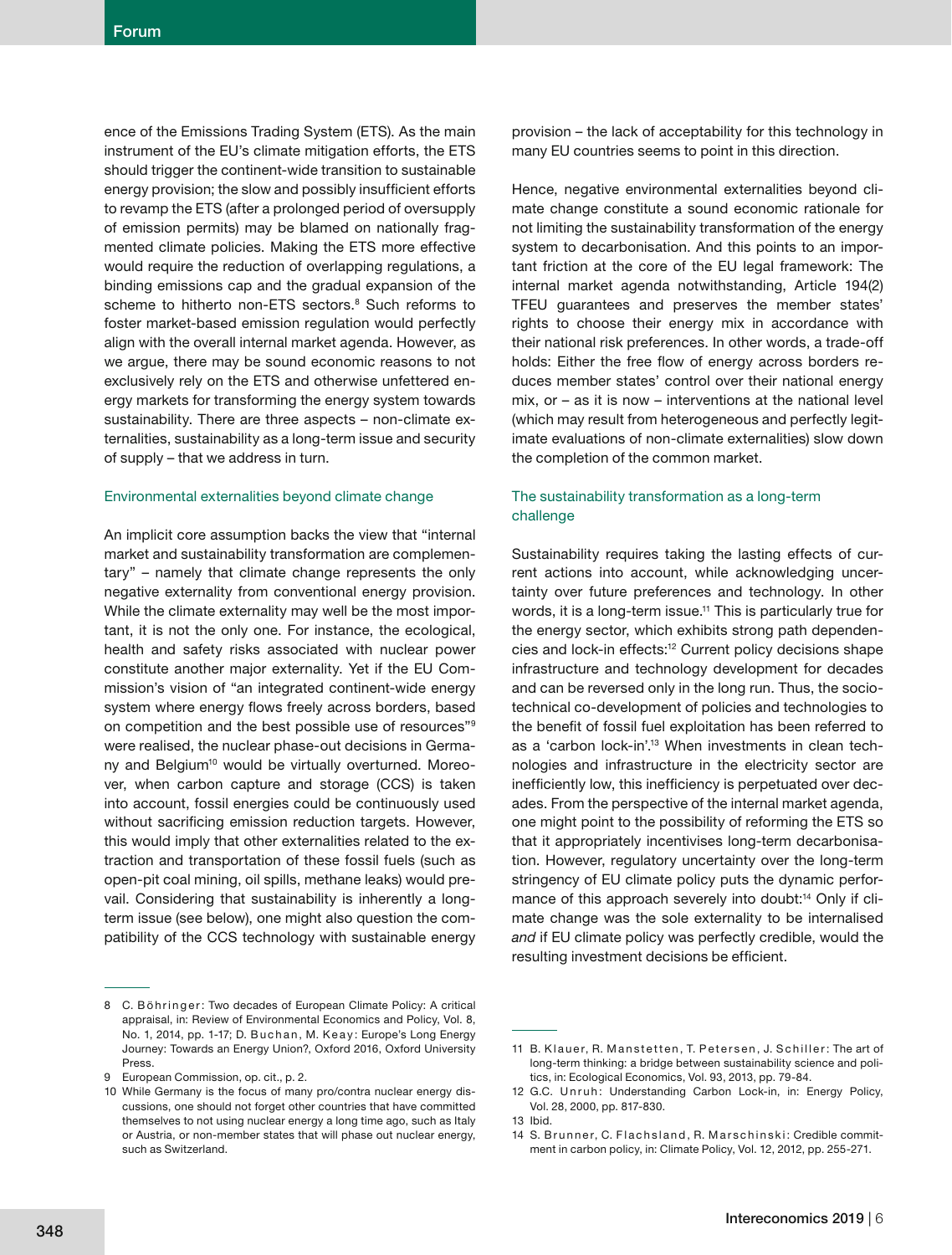Moreover, it can be questioned whether the internal market provides the necessary investments in research and development (R&D) for clean technologies: Empirically, to date, the deregulation of electricity markets has entailed a decline in public R&D on renewable energy.15 More competition within an extended market reach implies lower profit margins and hence lower incentive for technology investments that would pay off in the long term only and that exhibit public-good characteristics.16 Overall, one might, thus, conclude that a dynamic and long-term perspective on the sustainability transformation of the energy system fosters the case for market intervention beyond the ETS.

#### Security of supply

Security of energy supply involves several dimensions: In the long term, it requires the adequacy of supply (building, in turn, on the availability of primary energy sources and sufficient production capacities); in the short term, it includes network stability and resilience to supply interruptions. Specific security of supply challenges may vary, both across industry sectors and across member states. As a result of this multi-dimensionality, different indicators of security of supply may lead to diverging assessments.17 For the sake of brevity, we focus on general trade-offs that may arise between the internal market agenda and security of supply in the electricity and the heating sector.

First, in the electricity sector, the long-standing debate whether adequacy of production supply can be ensured without regulatory interventions (i.e. the so-called 'missing money problem') has garnered additional concern due to the sharply rising but volatile feed-in of renewable sources.18 So the transformation to clean energies further challenges the unfettered markets logic here. De facto, the introduction of diverse 'capacity mechanisms' on the member state level hampers the free exchange of electricity across borders. Against this background, one might argue that a continent-wide internal market with geographically optimised allocation of large-scale production and transmission facilities could guarantee security of supply at minimal production costs. Unfortunately, such large-scale system integration would also negatively affect precisely those characteristics positively associated with resilience of the electricity system – namely modularity, redundancy and diversity. It is, therefore, unclear, how security of supply would fare in a highly centralised system.19 In fact, after the 2006 'European blackout', EU policymakers claimed that this blackout illustrated the vulnerability of the EU's electricity infrastructure, arguing for centralisation as a remedy; conversely, the national Transmission System Operators pointed to their fast and adequate fixes of the problem, concluding that the event strongly supported the existing decentralised governance approach.20

Second, as regards the heating sector, a trade-off between diversification of imports in order to minimise import risks (e.g. price volatility) and the free trade of primary energy sources arises. This is especially true for gas as the most important energy carrier for heating in the EU. Consider the recent discussions about Nord Stream 2, a gas pipeline currently under construction between Russia and Germany via the Baltic Sea. Interestingly, in this case, the usual roles (EU Commission heralds free exchange of energy across borders, a member state defends regulatory intervention) seem reversed: It is Germany who frames the issue as a regular transaction between market participants, thereby highlighting the no-regulatoryintervention-necessary logic, whereas the Commission argues that the pipeline would increase EU dependency on Russian gas, claiming that the project, therefore, requires an explicit treaty between Russia and the EU (as the Commission concedes that it cannot simply prohibit the pipeline, this may be seen as an effort to at least gain some influence over the issue).<sup>21</sup> Overall, therefore, the vision of a common energy market and the requirements of safeguarding the energy supply may clash in several respects. These trade-offs, in turn, are amplified through the sustainability transformation and the impact of renewables on the energy market.<sup>22</sup>

<sup>15</sup> M.G. Smith, J. Urpelainen: Why has public R&D on alternatives to fossil fuels decreased in industrialized countries?, in: Environmental Science and Policy, Vol. 25, 2013, pp. 127-137.

<sup>16</sup> J. Grafström, P. Söderholm, E. Gawel, P. Lehmann, S. Strunz: Knowledge Accumulation from Public Renewable Energy R&D in the European Union: Converging or Diverging Trends?, UFZ Discussion Paper No. 2017/5, available at http://www.ufz.de/export/ data/global/152343\_DP\_2017\_05\_Grafstroemetal.pdf.

<sup>17</sup> A. Löschel, U. Moslener, D. Rübbelke: Indicators of energy security in industrialized countries, in: Energy Policy, Vol. 38, No. 4, 2010, pp. 1665-1671.

<sup>18</sup> P. Lehmann, R. Brandt, E. Gawel, S. Heim, K. Korte, A. Löschel, P. Massier, M. Reeg, D. Schober, S. Wassermann: Capacity Payments to Secure Electricity Supply? On the Future of Germany's Power Market Design, in: Energy, Sustainability and Society, Vol. 5, No. 15, 2015, pp. 1-7.

<sup>19</sup> Again, note that specific indicators to measure security of supply might entail opposing assessments.

<sup>20</sup> E. van der Vleuten, V. Lagendijk: Interpreting transnational infrastructure vulnerability: European blackout and the historical dynamics of transnational electricity governance, in: Energy Policy, Vol. 38, No. 4, 2010, pp. 2053-2062.

<sup>21</sup> See, for instance, http://europa.eu/rapid/press-release\_SPEECH-16-1283\_ en.htm; https://www.cleanenergywire.org/factsheets/gas-pipeline-nordstream-2-links-germany-russia-splits-europe; https://www.n-tv.de/politik/ EU-Kommission-verlangt-Pipeline-Abkommen-article20646618.html.

<sup>22</sup> S. Strunz, E. Gawel: Import dependency and the energy transition – A new risk field of security of supply?, in: E. Gawel, S. Strunz, P. Lehmann, A. Purkus (eds.), op. cit., pp. 301-310.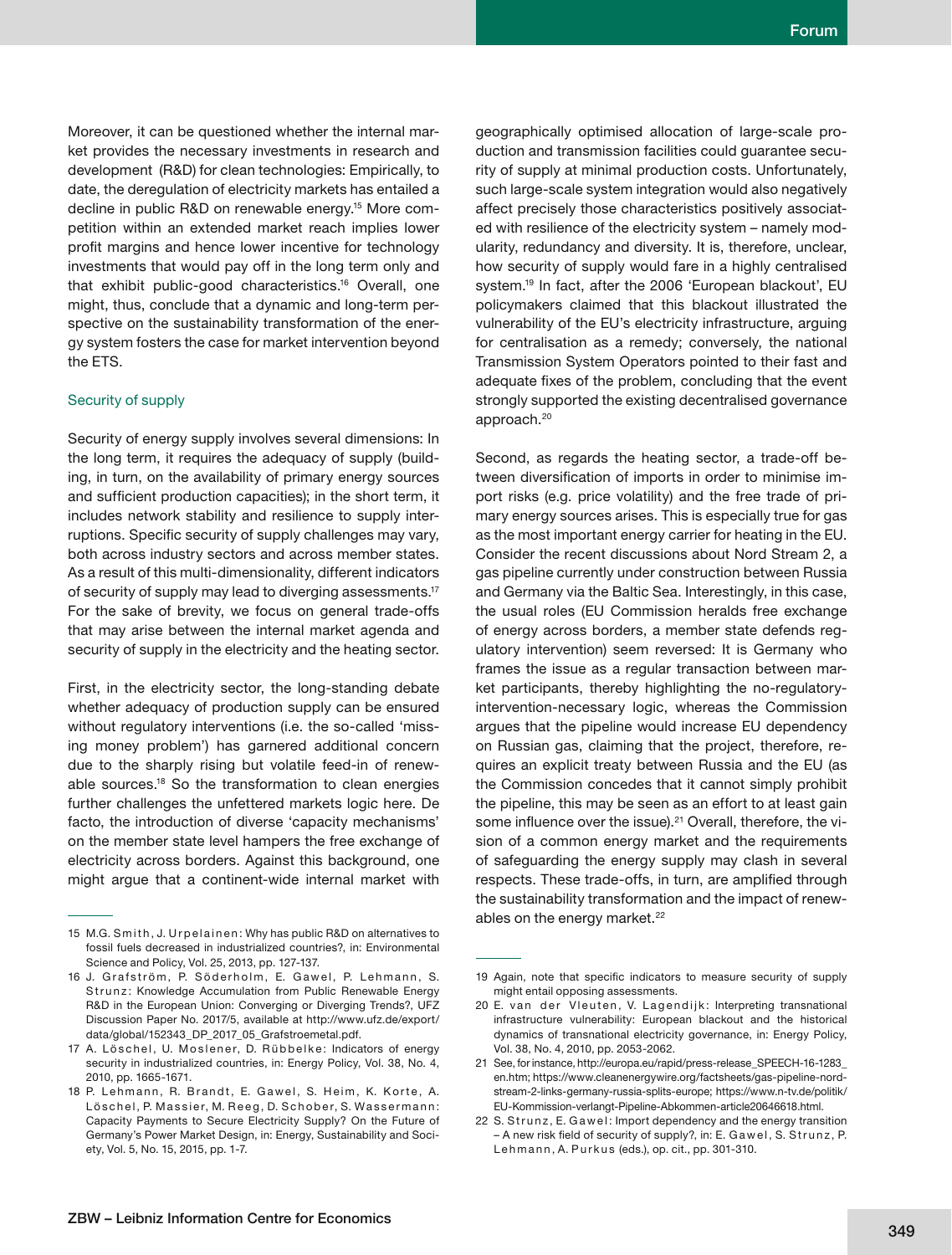The three issues of non-climate externalities, sustainability as a long-term challenge and security of supply suggest that there is an economic rationale for regulatory interventions beyond the ETS in order to correct energy market failures. Relating to Figure 1, this pertains to the horizontal conflict dimension. Yet optimally 'solving' the regulatory intervention trade-off is arguably open to debate and would merit extended analyses in each of the respective cases (next to first-best arguments, this may also involve second-best arguments, that is, situations where efficient policy design is not available).<sup>23</sup> Within the limited scope of this contribution, we now focus on the vertical conflict dimension indicating the allocation of decision-making power: Assuming that additional regulatory interventions for the sake of the sustainability transformation are warranted, on which governance level should these interventions be made?

## **Does sustainability require a decentralised governance of energy systems?**

Some argue that the sustainable transformation of energy systems requires a fundamental reconfiguration from the bottom up. This view has been called the 'thousand flowers<sup>'24</sup> perspective as it assumes an essential role for small-scale actors such as communal energy cooperatives. Some advocates of this perspective refer poignantly to a 'decentralised energy revolution': Instead of centralising decision-making power on the EU level, the idea is rather to decentralise it as much as possible and to increase citizen participation in all energy policy decisions.25 What is more, energy-related public goods should be placed under local control (i.e. municipal ownership of utilities and distribution grids). Such visions about the organisation of energy systems obviously clash with the idea of a liberalised and common market area at the EU level. In fact, local efforts to re-communalise (or to prevent privatisation of) distribution grids for gas and electricity have already been inhibited by EU procurement law: For instance, as the German Federal Court of Justice decided in 2013 (Case No. KZR 65/12 und 66/12), municipalities cannot just refer to the principle of subsidiarity and local self-government when intending to attain or regain control over communal grids. Instead, they need to comply with EU procurement law and carry out transparent tender procedures where corporate bidders can apply as well. Furthermore, as regards renewable energy

support, the EU Commission's course has been criticised as 'neoliberal' for some time already.<sup>26</sup> Along these lines, some claim that the Commission's recent push towards tender schemes endangers bottom-up transformation initiatives by decentralised actors such as communal energy cooperatives.<sup>27</sup>

Within these criticisms of the internal market agenda, the two-conflict dimensions of Figure 1 are often conflated, in particular, when arguments for decentralisation of decision-making and arguments for regulatory intervention are mixed. But the two conflict dimensions need not align: For instance, one may very well argue for strong regulatory interventions in the name of sustainability while maintaining that these interventions should be implemented at the EU level. Hence, we now exclusively evaluate the case for a (de)centralisation of decision-making (having addressed the case for regulatory interventions above).

Let us very briefly recapitulate the rationales: Centralisation builds on economies of scope and scale. For in a renewable-based energy system, the large-scale allocation of production capacities – regardless of political boundaries, exclusively following geographical and meteorological characteristics – would enable the minimisation of production costs.28 Moreover, the centralisation of energy policies would further lower the administrative costs when there are several outputs to be jointly produced; such economies of scope might also *increase* overall accountability (namely if institutional quality in some areas is low).<sup>29</sup>

<sup>23</sup> See, e.g., E. Gawel, S. Strunz, P. Lehmann: A public choice view on the climate and energy policy mix in the EU – how do emissions trading scheme and support for renewables interact?, in: Energy Policy, Vol. 64, 2014, pp. 175-182.

<sup>24</sup> T.J. Foxon: Transition pathways for a UK low carbon electricity future, in: Energy Policy, Vol. 52, 2013, pp. 10-24.

<sup>25</sup> C. Burger, J. Weinmann, op. cit.

<sup>26</sup> V. Lauber, E. Schenner: The struggle over support schemes for renewal electricity in the European Union: a discursive-institutionalist analysis, in: Environmental Politics, Vol. 20, No. 4, 2011, pp. 508-527.

<sup>27</sup> K. Tews: Europeanization of Energy and Climate Policy: The Struggle Between Competing Ideas of Coordinating Energy Transitions, in: Journal of Environment & Development, Vol. 24, No. 3, 2015, pp. 267- 291; E. Michalena, J. Hills: Stepping up but back: How EU policy reform fails to meet the needs of renewable energy actors, in: Renewable and Sustainable Energy Reviews, Vol. 64, 2016, pp. 716-726.

<sup>28</sup> S. Bigerna, C.A. Bollino, S. Micheli: Renewable energy scenarios for cost reductions in the European Union, in: Renewable Energy, Vol. 96, 2016, pp. 80-90; M. Unteutsch, D. Lindenberger: Promotion of Electricity from Renewable Energy in Europe Post 2020 - The Economic Benefits of Cooperation, in: Zeitschrift für Energiewirtschaft, Vol. 38, No. 1, 2014, pp. 47-64; K. Neuhoff, J. Barquin, J.W. Bialek, R. Boyd, C.J. Dent, F. Echavarren, T. Grau, C. Von Hirschhausen, B.F. Hobbs, F. Kunz, H. Weigt, C. Nabe, G. Papaefthymiou, C. Weber: Renewable electric energy integration: quantifying the value of design of markets for international transmission capacity, in: Energy Economics, Vol. 40, 2013, pp. 760-772; C. Grams, R. Beerli, S. Pfenninger, I. Staffell, H. Wernlie: Balancing Europe's wind-power output through spatial deployment informed by weather regimes, in: Nature Climate Change, Vol. 8, 2017, pp. 557-562.

<sup>29</sup> F. B offa, A. Piolatto, A.M. Ponzetto: Political Centralization and Government Accountability, in: Quarterly Journal of Economics, Vol. 131, No. 1, 2016, pp. 381-422.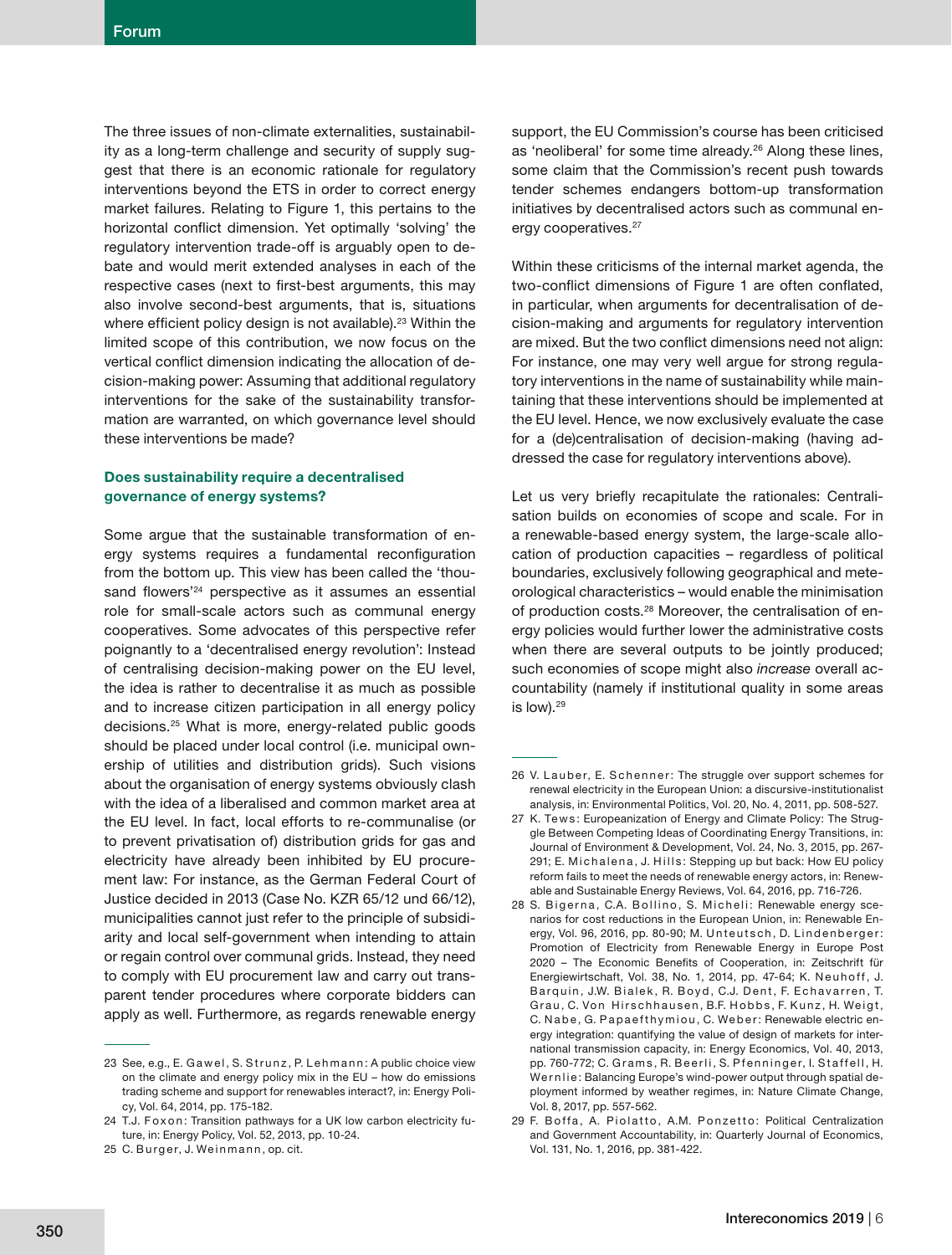In contrast, the theory of fiscal federalism brings forward two main arguments calling for the decentralisation of decision-making. First, decentralisation facilitates 'laboratory federalism'.30 That is, a federally organised political system may perform trial-and-error processes more efficiently than a uniform political system. In the context at hand, for instance, a wide variety of policy proposals for openly debated issues such as how to promote e-mobility without rebound-effects or how to adapt electricity market regulation to high shares of renewables can be implemented and compared on national and regional scales. In contrast, implementation on the EU level would make policy experimentation a lengthy and possibly more costly process (in that negative results affect a larger scale). Second, decentralisation enables better preference matching when preferences are heterogeneous. Consider the (implicit) valuation of the external costs of highly debated technologies such as nuclear power or CCS in national energy policies.31 Under a continent-wide electricity market with harmonised rules on the EU level, preference heterogeneity with respect to the risks of these technologies would not be taken into account. Leaving technology decisions to the member states – while naturally not guaranteeing perfect preference matching either – at least provides for a diversity of approaches roughly in line with the national populations' preferences.

From the above, it follows that both proponents and opponents of (de)centralisation have valid economic arguments. So, next to the trade-off on the horizontal conflict dimension, there also prevails a trade-off regarding the allocation of decision-making power on the vertical dimension. Again, there is no overall optimal 'solution' to this trade-off as different weights might be attributed to the respective arguments. Nevertheless, we may draw two general conclusions here:

• Neither the arguments for decentralisation nor the need for regulatory interventions in the name of sustainability imply that the economic rationale for market integration is 'wrong' – market integration should, however, not be seen as a panacea but should be evaluated with respect to counter-arguments.

The two conflict dimensions of Figure 1 need to be distinguished. In particular, when assessing the (de)centralisation trade-off, only the 'laboratory federalism' and the 'preference heterogeneity' arguments should count (as opposed to those criticisms of EU energy policy that conflate the suggested degree of intervention with the proposed governance level).

In the following, we turn to more specific settings in order to illustrate how the above arguments may play out in practice.

#### **Policy implications**

#### Should the EU set a renewable energies target?

In line with the internal market perspective on climate change, critics have called for dropping the EU renewables target.<sup>32</sup> Yet, as laid out above, the EU ETS does not address other environmental externalities from conventional energies. Moreover, whether the ETS in its current form suffices to incentivise the long-term decarbonisation of the energy system may be in doubt. Consequently, setting a target for renewable energy deployment at the EU level (irrespective of the question at which level and by which means renewables should be subsidised) might help to mitigate some of these issues: in particular, numerical analyses suggest that renewables subsidies decrease negative externalities from fossil fuel combustion and from radiation hazards – whereas the externalities related to the extraction and transportation of fossil fuels should be primarily addressed by other policy instruments.<sup>33</sup>

## EU state aid law as a lever to attract decision-making power

The EU Commission increasingly employs state aid law to steer national energy policies in a direction it deems compatible with the internal market. In doing so, the Commission slowly and implicitly seizes some of the member states' decision-making competencies on energy policy.<sup>34</sup> The member states formally retain the last word (i.e. sovereignty over the national energy mix, as stipulated by

<sup>30</sup> W.E. Oates: Fiscal Federalism, New York 1972, Harcourt Brace Javanovich: W.E. O a t e s : An Essay on Fiscal Federalism, in: Journal of Economic Literature, Vol. 37, 1999, pp. 1120-1149; A. Ania, A. Wagener: Laboratory Federalism: The Open Method Of Coordination (OMC) as an evolutionary learning process, in: Journal of Public Economic Theory, Vol. 16, No. 5, 2014, pp. 767-795.

<sup>31</sup> S. Strunz, E. Gawel, P. Lehmann: Towards a general "Europeanization" of EU Member States' energy policies?, in: Economics of Energy & Environmental Policy, Vol. 4, No. 2, 2015, pp. 143-159; C. Bausch, B. Görlach, M. Mehling: Ambitious climate policy through centralization? Evidence from the European Union, in: Policy Analysis, Vol. 17, No. 1, 2017, pp. 32-50.

<sup>32</sup> R.N. Stavins: The Problem with EU Renewables. The Environmental Forum, May/June 2014, p. 14, available at http://www.hks.harvard. edu/fs/rstavins/Forum/Column\_60.pdf.

<sup>33</sup> P. Lehmann, J. Sijm, E. Gawel, S. Strunz, U. Chewpreecha, J.-M. Mercure, H. Pollitt: Addressing multiple externalities from electricity generation: a case for EU renewable energy policy beyond 2020?, in: Environmental Economics and Policy Studies, Vol. 21, No. 2, 2018, pp. 255-283.

<sup>34</sup> T. Müller: Zur Kompetenzverteilung von EU und Mitgliedsstaaten im Energiebereich, Speech at the '12. Österreichisches Windenergie-Symposium', Vienna, 9 March 2016.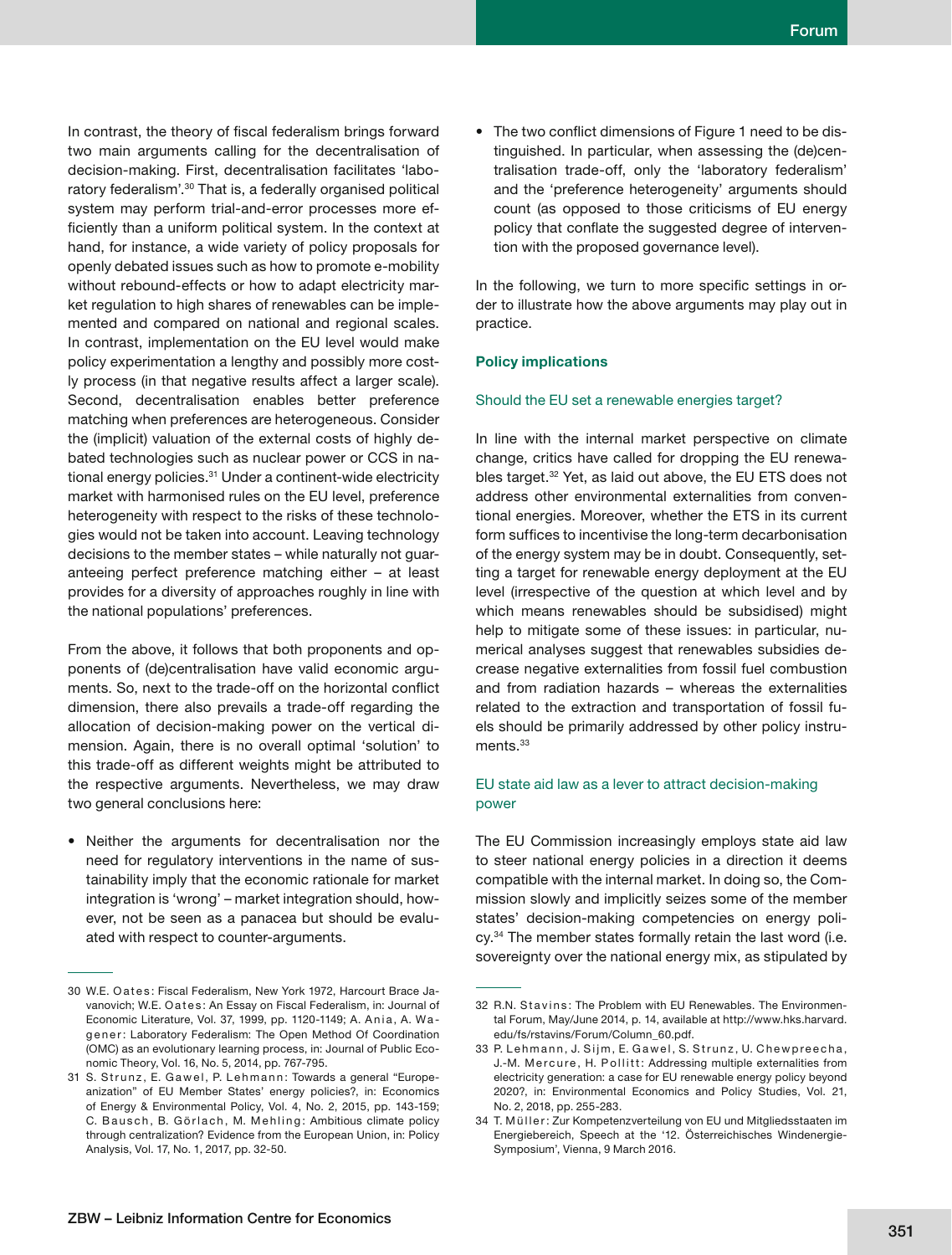Article 194 TFEU), but the Commission's influence grows. Given the above arguments, this use of state aid law to achieve policy harmonisation 'through the back door' can be questioned: Insofar as the Commission prescribes specific policies (tender schemes as a default option for renewables support), the laboratory function of decentralised policy experimentation is shut down in a field with lots of uncertainties and unresolved issues.<sup>35</sup> Acknowledging the Commission's mandate to foster the internal market, one may still wonder whether the increasing leverage of EU state aid law risks crippling laboratory federalism at the national level.

## Balancing bottom-up initiatives with benefits from coordination and integration

As regards the 'thousand flower' perspective's plea for a 'decentralised energy revolution', we suggest critical reevaluation: Equating the sustainable transformation of energy systems with decentral revolution means ignoring the benefits from coordination. Clearly, the largescale transformation to volatile renewables also incurs spillover effects across regional and national boundaries. The benefits of internalising such spillover effects should be taken into account. For instance, regional initiatives need to ensure policy consistency within higher governance levels to address potential system externalities from initiatives such as '100% renewable regions'. Consider the case of renewables targets at the German state level whose sum does not match the overall target at the national level.36 Similarly, the concerns for 'actor diversity' in the energy system in a recent revision of Germany's RES Act entailed strong advantages for energy cooperatives when applying for the renewable energy tenders. Yet this 'comfort zone' for energy cooperatives seems to have considerably distorted the auction results, while the actual target of promoting local citizen cooperatives may have been subverted.<sup>37</sup> Also, preferential treatment for some electricity suppliers, *ceteris paribus* drives up electricity prices at the expense of all electricity consumers – so one might ask in what way distributive arguments lend themselves to promote 'actor diversity' at all. Finally, consider again the legal struggles over recommunalisation of electricity grids: from an efficiency perspective, no bidder should be granted preferential access. Any proposal for grids to come under public ownership, therefore, requires public consent for potential cost increases in exchange for stakeholder control over security of supply as a public good. Overall, the regulatory framework should guarantee free market entry by preventing monopolistic or oligopolistic entry barriers. Certainly, local efforts to promote sustainable energy are to be welcomed but the potential benefits from (supra-) national coordination and market competition are not to be forgotten either.

## Security of supply and Nord Stream 2

The concerns over the new gas pipeline Nord Stream 2 confirm both the EU Commission and critics of the internal market agenda. On the one hand, the Commission is right in being skeptical about a project that obviously tends to increase import dependency from what is already the EU's biggest external gas supplier.<sup>38</sup> One might doubt whether the pipeline project can be squared with the objective of diversifying import structures.<sup>39</sup> On the other hand, the Commission's criticism also undermines its own case for a liberalised internal market: As with the other issues of non-climate environmental externalities and long-term uncertainties, safeguarding security of supply may, in some instances, require regulatory interventions.

# **Conclusions**

The EU Commission follows a clear economic rationale for market integration in terms of energy policy. This line of argument is valid only for well-defined aspects, such as mitigation of greenhouse gas emissions. However, the sustainability transformation of energy systems encompasses more than climate policy, which implies that regulatory interventions beyond the EU ETS may be justified. Not every departure from the internal market agenda expresses economic ignorance or a mere national reticence to surrender decision-making power – the economic rationale for regulatory interventions in energy markets both at the EU and at the (sub-)national levels should be assessed and compared to the internal market rationale. In any case, distinguishing the two conflict dimensions illustrated in Figure 1 (allocation of decision-making power, regulatory intervention vs. internal market) helps to clarify the discussion. As regards the allocation of decision-making power, attempts to coordinate transition efforts on all governance levels are cer-

<sup>35</sup> E. Gawel, S. Strunz: State Aid Dispute on Germany's Support for Renewables: Is the Commission on the Right Course?, in: Journal for European Environmental and Planning Law, Vol. 11, No. 2, 2014, pp. 139-152.

<sup>36</sup> D. Ohlhorst: Germany's energy transition between national targets and decentralized responsibilities, in: Journal of Integrated Environmental Sciences, Vol. 12, No. 4, 2016, pp. 303-322.

<sup>37</sup> E. Gawel, M. Amberg: Ausschreibungen im EEG - Eine Auswertung der bisherigen Erfahrungen, in: Energiewirtschaftliche Tagesfragen, Vol. 68, No. 7/8, 2018, pp. 24-30.

<sup>38</sup> See https://ec.europa.eu/eurostat/cache/infographs/energy/bloc-2c. html.

<sup>39</sup> S. Strunz, E. Gawel: Import dependency and the energy transition  $-$  A new risk field of security of supply?, in: E. Gawel, S. Strunz, P. Lehmann, A. Purkus (eds.), op. cit., pp. 301-310.